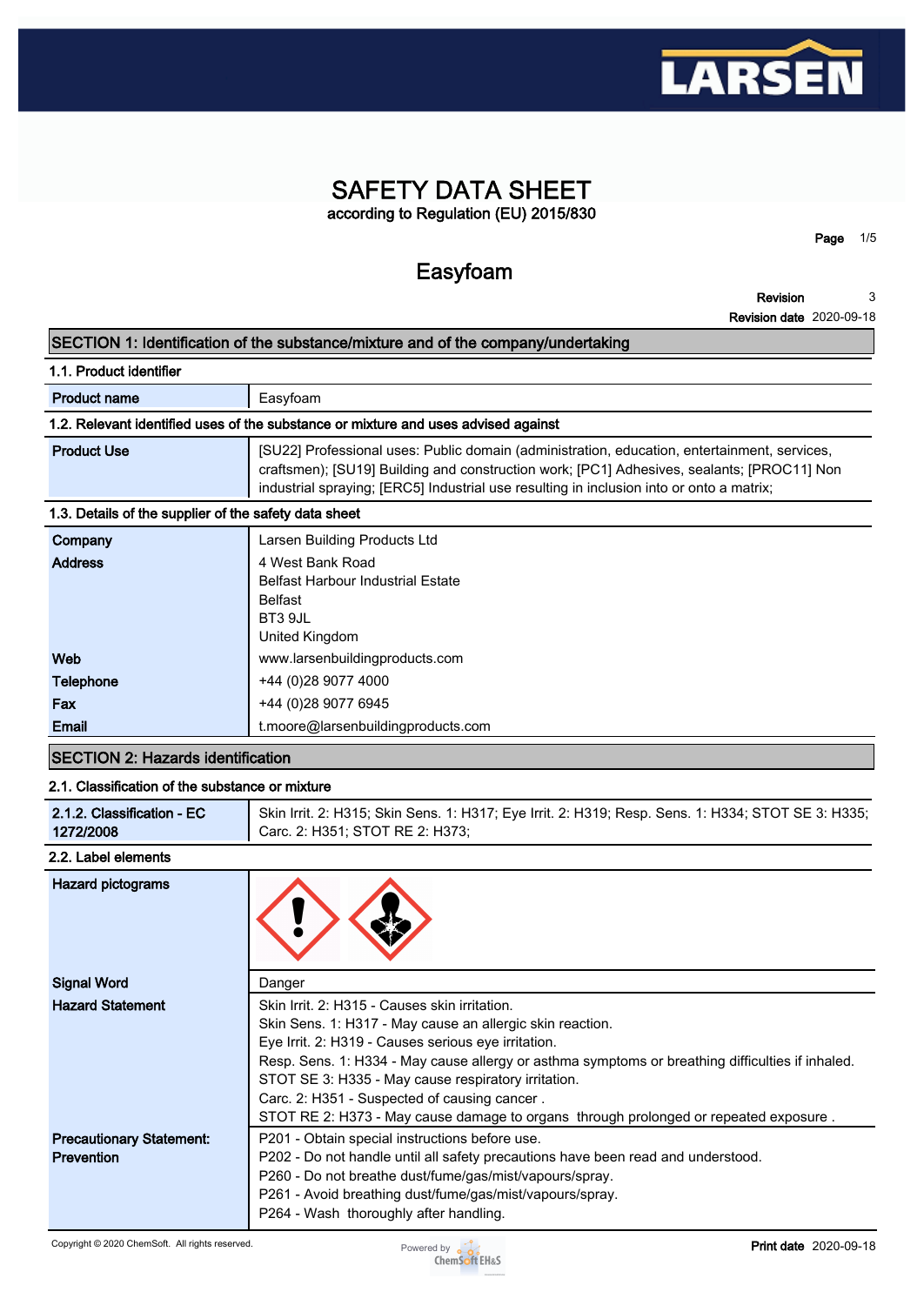| 2.2. Label elements                                |                                                                                                                                                                                                                                                                                                                                                                                                                                                                                                                                                                                                                                                                                                                                                                                                                                                                          |
|----------------------------------------------------|--------------------------------------------------------------------------------------------------------------------------------------------------------------------------------------------------------------------------------------------------------------------------------------------------------------------------------------------------------------------------------------------------------------------------------------------------------------------------------------------------------------------------------------------------------------------------------------------------------------------------------------------------------------------------------------------------------------------------------------------------------------------------------------------------------------------------------------------------------------------------|
|                                                    | P271 - Use only outdoors or in a well-ventilated area.<br>P272 - Contaminated work clothing should not be allowed out of the workplace.<br>P280 - Wear protective gloves/protective clothing/eye protection/face protection.<br>P284 - [In case of inadequate ventilation] wear respiratory protection.                                                                                                                                                                                                                                                                                                                                                                                                                                                                                                                                                                  |
| <b>Precautionary Statement:</b><br>Response        | P302+P352 - IF ON SKIN: Wash with plenty of water/.<br>P304+P340 - IF INHALED: Remove person to fresh air and keep comfortable for breathing.<br>P305+P351+P338 - IF IN EYES: Rinse cautiously with water for several minutes. Remove contact<br>lenses, if present and easy to do. Continue rinsing.<br>P308+P313 - IF exposed or concerned: Get medical advice/attention.<br>P312 - Call a POISON CENTER/doctor/ /if you feel unwell.<br>P314 - Get medical advice/attention if you feel unwell.<br>P321 - Specific treatment (see on this label).<br>P332+P313 - If skin irritation occurs: Get medical advice/attention.<br>P333+P313 - If skin irritation or rash occurs: Get medical advice/attention.<br>P337+P313 - If eye irritation persists: Get medical advice/attention.<br>P342+P311 - If experiencing respiratory symptoms: Call a POISON CENTER/doctor/. |
| <b>Precautionary Statement:</b><br>Storage         | P403+P233 - Store in a well-ventilated place. Keep container tightly closed.<br>P405 - Store locked up.                                                                                                                                                                                                                                                                                                                                                                                                                                                                                                                                                                                                                                                                                                                                                                  |
| <b>Precautionary Statement:</b><br><b>Disposal</b> | P501 - Dispose of contents/container to                                                                                                                                                                                                                                                                                                                                                                                                                                                                                                                                                                                                                                                                                                                                                                                                                                  |

### **SECTION 3: Composition/information on ingredients**

### **3.2. Mixtures**

### **EC 1272/2008**

| <b>Chemical Name</b>                                | Index No.    | CAS No.        | EC No.    | <b>REACH Registration</b><br><b>Number</b> | Conc.<br>$(\%w/w)$ | Classification                                                                                                                                                                 |
|-----------------------------------------------------|--------------|----------------|-----------|--------------------------------------------|--------------------|--------------------------------------------------------------------------------------------------------------------------------------------------------------------------------|
| Isocyanic acid,<br>polymethylenepolyphenylene ester |              | 9016-87-9      | 618-498-9 |                                            |                    | 20 - 30% Skin Irrit. 2: H315; Skin Sens.<br>1: H317; Eye Irrit. 2: H319;<br>Acute Tox. 4: H332; Resp.<br>Sens. 1: H334; STOT SE 3:<br>H335; Carc. 2: H351; STOT<br>RE 2: H373; |
| Dimethyl ether                                      | 603-019-00-8 | $115 - 10 - 6$ | 204-065-8 |                                            |                    | 1 - 10% Flam. Gas 1: H220:                                                                                                                                                     |
| Isobutane                                           | 601-004-00-0 | 75-28-5        | 200-857-2 |                                            |                    | 1 - 10% Flam. Gas 1: H220;                                                                                                                                                     |
| Propane                                             | 601-003-00-5 | 74-98-6        | 200-827-9 |                                            |                    | 1 - 10% Flam. Gas 1: H220:                                                                                                                                                     |
| tris(2-chlorisopropyl)-phoshpat                     |              | 13674-84-5     | 237-158-7 |                                            |                    | 1 - 10% Acute Tox. 4: H302:                                                                                                                                                    |

## **SECTION 4: First aid measures**

### **4.1. Description of first aid measures**

| Inhalation          | Harmful by inhalation. Inhalation may cause nausea and vomiting. May cause dizziness and<br>headache. Move the exposed person to fresh air. Seek medical attention.                                                                                                               |
|---------------------|-----------------------------------------------------------------------------------------------------------------------------------------------------------------------------------------------------------------------------------------------------------------------------------|
| Eye contact         | May cause irritation to eyes. Rinse immediately with plenty of water for 15 minutes holding the<br>eyelids open. Seek medical attention if irritation or symptoms persist.                                                                                                        |
| <b>Skin contact</b> | May cause irritation to skin. May cause dermatitis. Wash off immediately with plenty of soap and<br>water. Remove contaminated clothing. Seek medical attention if irritation or symptoms persist.                                                                                |
| Ingestion           | Harmful if swallowed. Ingestion may cause nausea and vomiting. Ingestion is irritating to the<br>respiratory tract and may cause damage to the central nervous system. DO NOT INDUCE<br>VOMITING. If swallowed, seek medical advice immediately and show this container or label. |

### **SECTION 5: Firefighting measures**

### **5.1. Extinguishing media**

**Use as appropriate: Carbon dioxide (CO2), Dry chemical, Foam.**

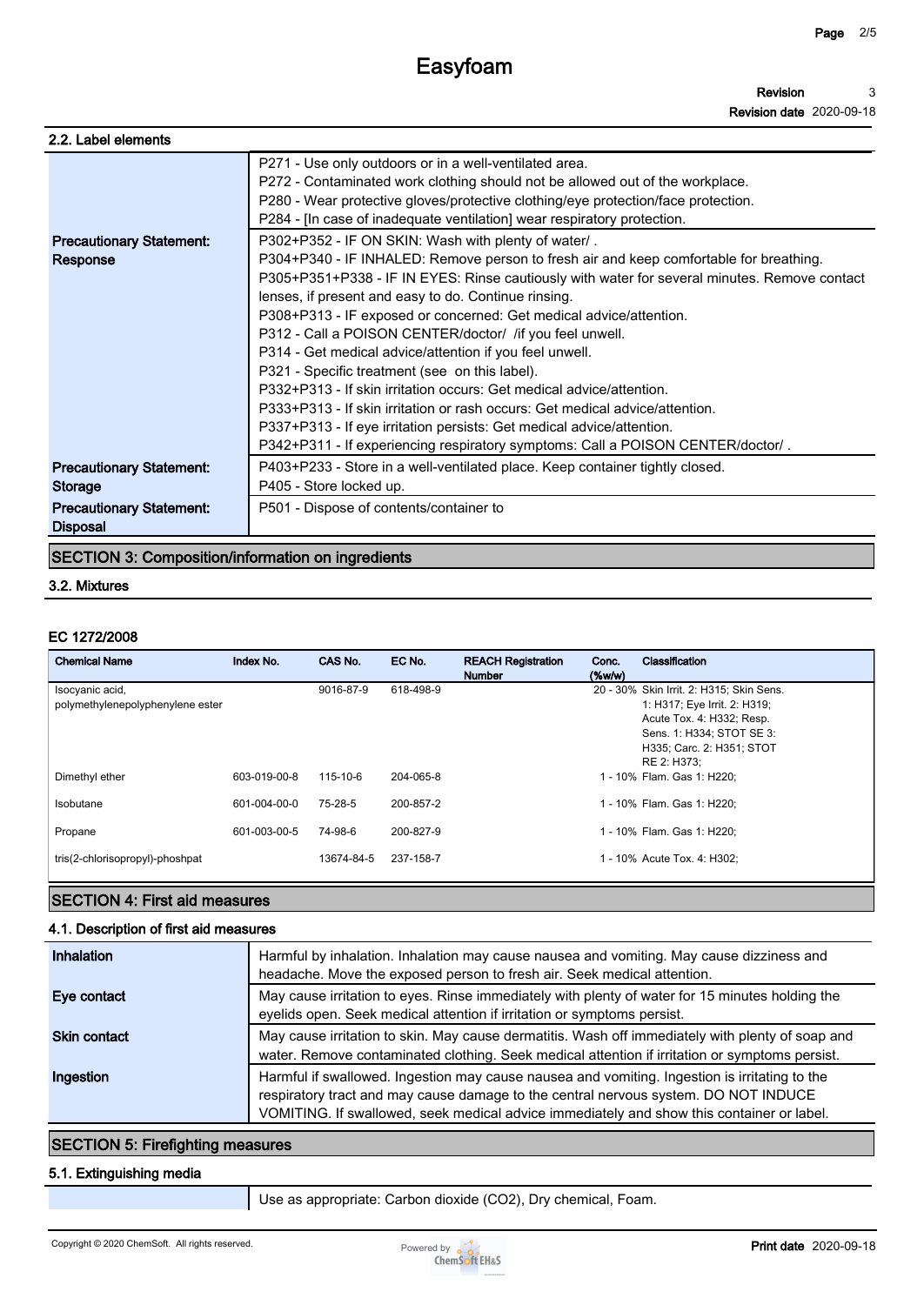# **Easyfoam**

#### **Revision 3**

**Revision date 2020-09-18**

| 5.2. Special hazards arising from the substance or mixture               |                                                                                                                                                                         |  |  |  |  |
|--------------------------------------------------------------------------|-------------------------------------------------------------------------------------------------------------------------------------------------------------------------|--|--|--|--|
|                                                                          | Burning produces irritating, toxic and obnoxious fumes.                                                                                                                 |  |  |  |  |
| 5.3. Advice for firefighters                                             |                                                                                                                                                                         |  |  |  |  |
|                                                                          | Self-contained breathing apparatus. Wear protective clothing.                                                                                                           |  |  |  |  |
| <b>SECTION 6: Accidental release measures</b>                            |                                                                                                                                                                         |  |  |  |  |
| 6.1. Personal precautions, protective equipment and emergency procedures |                                                                                                                                                                         |  |  |  |  |
|                                                                          | Ensure adequate ventilation of the working area. Wear suitable protective equipment.                                                                                    |  |  |  |  |
| 6.2. Environmental precautions                                           |                                                                                                                                                                         |  |  |  |  |
|                                                                          | Do not allow product to enter drains. Prevent further spillage if safe.                                                                                                 |  |  |  |  |
| 6.3. Methods and material for containment and cleaning up                |                                                                                                                                                                         |  |  |  |  |
|                                                                          | Absorb with inert, absorbent material. Transfer to suitable, labelled containers for disposal. Clean<br>spillage area thoroughly with plenty of water.                  |  |  |  |  |
| <b>SECTION 7: Handling and storage</b>                                   |                                                                                                                                                                         |  |  |  |  |
| 7.1. Precautions for safe handling                                       |                                                                                                                                                                         |  |  |  |  |
|                                                                          | Avoid contact with eyes and skin. Ensure adequate ventilation of the working area. Adopt best<br>Manual Handling considerations when handling, carrying and dispensing. |  |  |  |  |
| 7.2. Conditions for safe storage, including any incompatibilities        |                                                                                                                                                                         |  |  |  |  |
|                                                                          | Keep in a cool, dry, well ventilated area. Keep containers tightly closed.                                                                                              |  |  |  |  |
| <b>SECTION 8: Exposure controls/personal protection</b>                  |                                                                                                                                                                         |  |  |  |  |
| 8.1. Control parameters                                                  |                                                                                                                                                                         |  |  |  |  |
|                                                                          |                                                                                                                                                                         |  |  |  |  |
| 8.1.1. Exposure Limit Values                                             |                                                                                                                                                                         |  |  |  |  |

| Dimethyl ether | WEL 8-hr limit ppm: 400    | <b>WEL 8-hr limit mg/m3: 766</b> |
|----------------|----------------------------|----------------------------------|
|                | WEL 15 min limit ppm: 500  | WEL 15 min limit mg/m3: 958      |
|                | WEL 8-hr limit mg/m3 total | WEL 15 min limit mg/m3 total -   |
|                | inhalable dust:            | inhalable dust:                  |
|                | WEL 8-hr limit mg/m3 total | WEL 15 min limit mg/m3 total -   |
|                | respirable dust:           | respirable dust:                 |

### **8.2. Exposure controls**

| 8.2.1. Appropriate engineering<br>controls | Ensure adequate ventilation of the working area.                          |
|--------------------------------------------|---------------------------------------------------------------------------|
| 8.2.2. Individual protection               | Wear chemical protective clothing.                                        |
| measures                                   |                                                                           |
| Eye / face protection                      | Approved safety goggles.                                                  |
| Skin protection -                          | Chemical resistant gloves (PVC).                                          |
| Handprotection                             |                                                                           |
| <b>Respiratory protection</b>              | In case of insufficient ventilation, wear suitable respiratory equipment. |
|                                            | . .                                                                       |

### **SECTION 9: Physical and chemical properties**

**9.1. Information on basic physical and chemical properties**

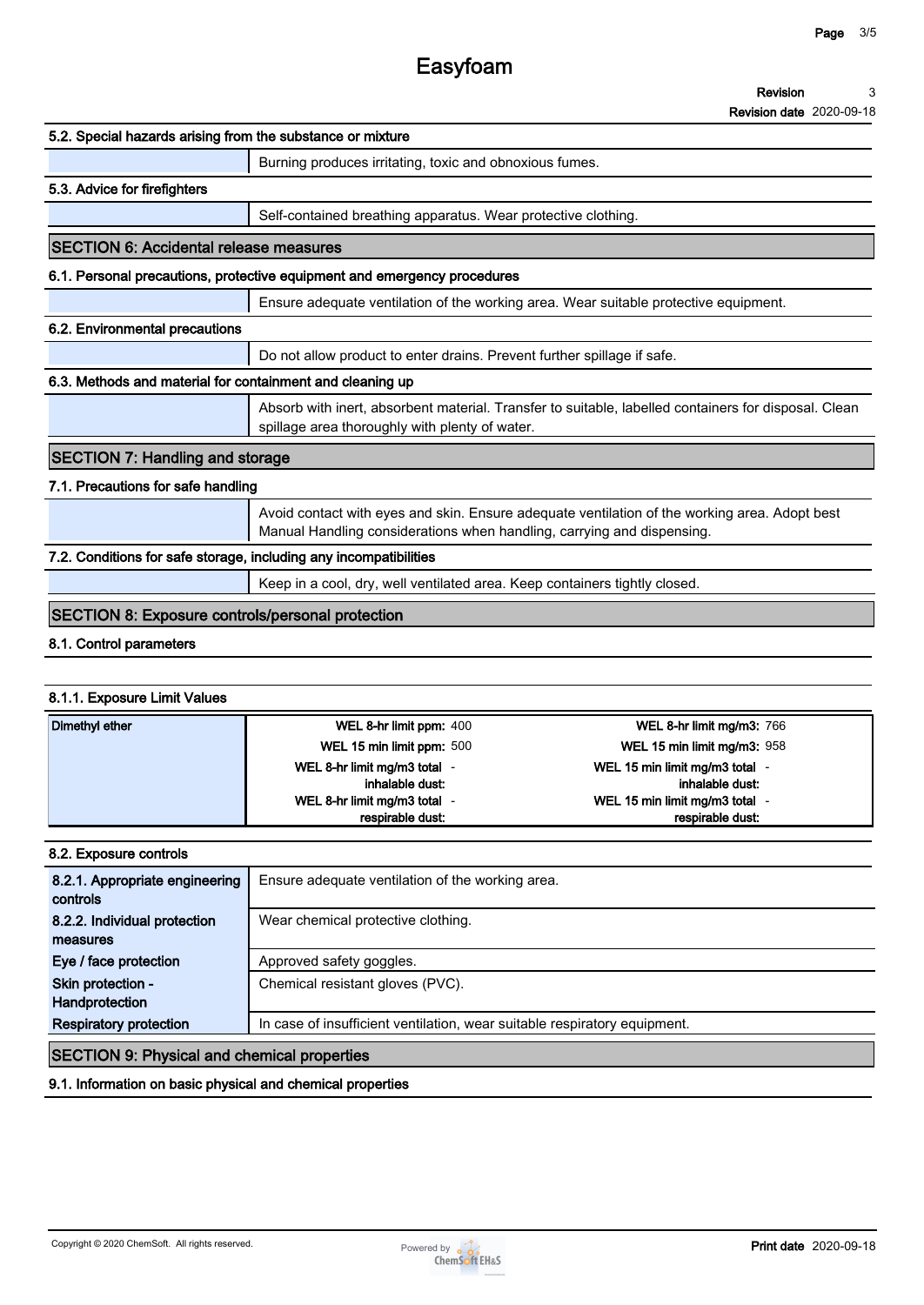#### **Revision Revision date 2020-09-18 3**

### **9.1. Information on basic physical and chemical properties**

| Appearance Aerosol                                  |                      |
|-----------------------------------------------------|----------------------|
|                                                     | Colour Yellow        |
|                                                     | Odour Characteristic |
| Flash point 100                                     |                      |
| Upper Explosive Limit 16<br>Lower Explosive Limit 3 |                      |
|                                                     |                      |

### **9.2. Other information**

| Specific gravity 1.05                     |   |
|-------------------------------------------|---|
|                                           |   |
| VOC (Volatile organic 14.72<br>compounds) |   |
|                                           | . |

### **SECTION 10: Stability and reactivity**

**10.2. Chemical stability**

**Stable under normal conditions.**

### **SECTION 11: Toxicological information**

### **11.1.4. Toxicological Information**

**No data available**

### **SECTION 12: Ecological information**

**12.1. Toxicity**

**No data available**

### **SECTION 13: Disposal considerations**

**General information**

**Dispose of in compliance with all local and national regulations.**

### **SECTION 14: Transport information**

### **Hazard pictograms**



### **14.1. UN number**

### **14.2. UN proper shipping name**

|                                  | <b>AEROSOLS</b> |  |
|----------------------------------|-----------------|--|
| 14.3. Transport hazard class(es) |                 |  |
| <b>ADR/RID</b>                   | 2               |  |
| Subsidiary risk                  | see SP63        |  |
| <b>IMDG</b>                      | 2               |  |
| Subsidiary risk                  | see SP63        |  |
| <b>IATA</b>                      | 2               |  |
| Subsidiary risk                  | see SP63        |  |
| 14.4. Packing group              |                 |  |
|                                  |                 |  |